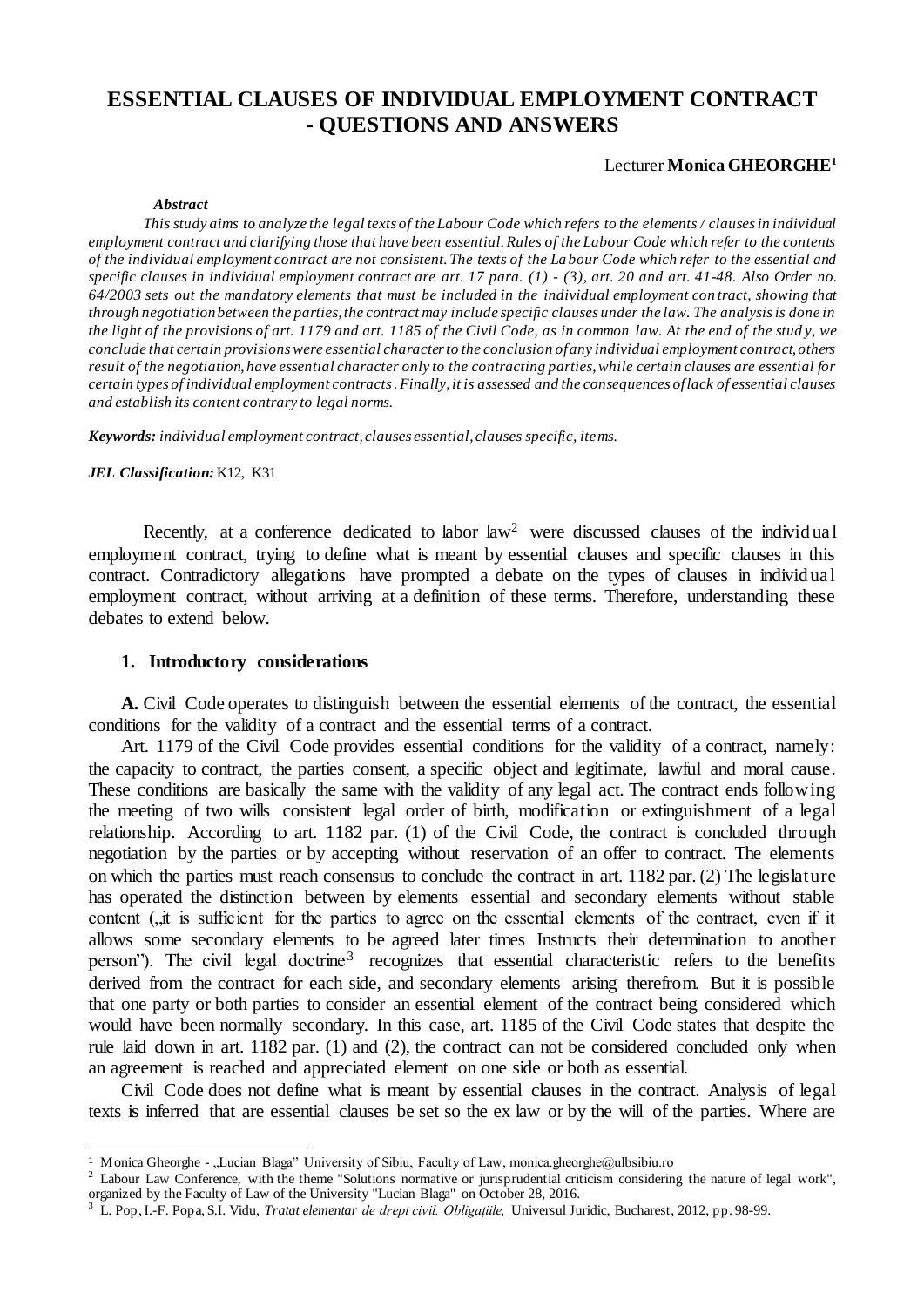designated as essential by the will of the parties, the Code states that must be accepted in writing by the party who proposed them. As a result, the essential terms not identified with the essentials, essential clauses sphere is higher than that of the essential elements in the contract. Also, the validity terms are independent, being neither provision nor essential.

**B.** Compared to the existing regulation in civil law, labor law is not reflected concept of essential elements, only the essential clauses and specific clauses.

Legal texts incidents are:

- Art. 17 para. (1) of the Labour Code: "Prior to the conclusion or modification of individual employment contract, the employer must inform the person selected for employment or, where applicable, the employee of the terms upon which they intend to include in the contract or amend. "

- Art. 17 para. (3) of the Labour Code: "The person selected for employment or employee, as the case will be informed at least:

a) the identity of the parties;

b) work or, in the absence of fixed job, the possibility that employee to work in different locations;

c) premises or, where appropriate, the domicile of the employer;

d) position / occupation according to the Classification of Occupations in Romania or other regulations and job descriptions, specifying duties of the post;

e) professional activity evaluation criteria applicable to the employee by the employer;

f) risks specific to the job;

g) the date on which the contract is to take effect;

h) for a fixed-term employment contract or a temporary contract, its duration;

i) the duration of the leave to which the employee is entitled;

j) conditions to give notice to the Contracting Parties and their duration;

k) basic salary, other constituents of the earnings and frequency of salary payments to the employee is entitled;

l) during normal working in hours / day and days / week;

m) indicating the collective labor agreement governing the working conditions of employees;

n) during the probationary period. "

- Art. 17 para. (4) "elements of information provided in par. (3) must be reflected in the content individual contract work ".

- Art. 20 para. (1) of the Labour Code: "Apart from the essential clauses provided for in art. 17 between parties can be negotiated and included in the individual employment contract and other specific clauses. "

- Art. 41 para. (3) of the Labour Code: "Changing individual employment contract refers to any of the following: a) duration of the contract; b) the place of work; c) type of work; d) working conditions; e) salary; f) working time and rest time. "

- Art. 2 of Order no. 64/2003 approving the model framework of the individual employment contract: par. (1) "individual employment contract between employer and employee shall include the mandatory elements set out in the framework model"; par. (2) "By negotiation between the Parties individual employment contract may include specific clauses under the law."

**C. a.** In order to form consent for the conclusion or modification of individual employment contract, the Labour Code provides that the employer shall inform the person selected for employment or, where applicable, the employee of the terms upon which they intend to enroll in the contract or amend them.

Among the items listed in art. 17 para. (3) some information purposes only and does not consent to form may be subject to individual negotiation [those listed in letter a) letter c) letter m)] while others may form the object of individual negotiation.

All items on the information that was made and that have been individually negotiated shall be included under Art. 17 para. (4) of the Code, the content of individual employment contract, the clause without a contract can not be reached<sup>4</sup>.

 $\overline{a}$ <sup>4</sup> See M. Volonciu, in Al. Athanasiu, M. Volonciu, L. Dima, O Cazan, *Codul muncii. Comentariu pe articole. Vol. I*, C.H. Beck, Bucharest, 2007, p. 40.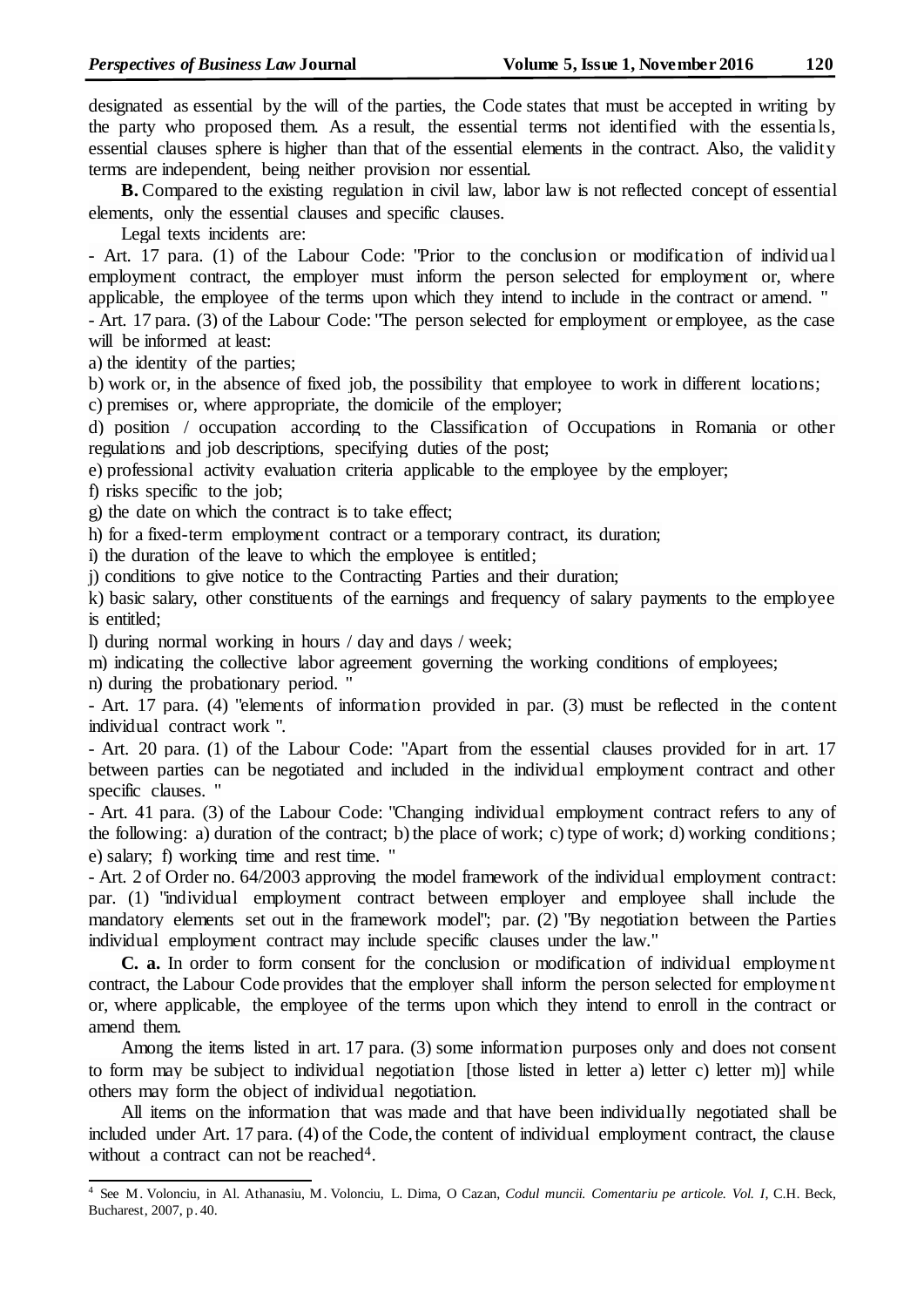l

If, by definition, it is about certain types of individual employment contracts, besides the elements specified in Art. 17 para. (3) it must be acknowledged and subsequently included in the contract, and other individual items as follows:

- Individual employment contract must include part-time, according to art. 105 par. (1) and: hours of work and distribution of working hours; the conditions may change work program; a ban on overtime, except in cases of force majeure or for other urgent works to prevent accidents or to eliminate their consequences;

- Individual employment contract contains home, according to art. 109: the express mention that the employee works at home; program under which the employer has the right to control the activity of the employee and the actual method of control; employer's obligation to provide transportation to and from the domicile of the employee, as appropriate, raw materials and the materials used in the activity, as well as the finished products they carry.

**b.** Art. 41 of the Labour Code establishes the rule that change individual employment contract may be made only by agreement of the parties [para. (1)]. As an exception, unilateral modification of contract by the employer is permitted under the limiting of the code: to establish individual performance objectives for employee [under Art. 40 para. (1) f)] in case of force majeure, as a disciplinary measure or as a measure to protect the employee (art. 48), for reducing working hours and salary from 5 days to 4 days per week to remedy the situation caused reduction [art. 52 para. (3)], in case of delegation (art. 43 and art. 44) and in case of posting (Art. 45-47).

#### **2. Considerations on the essential clauses in individual employment contract**

Towards the settlement of the labor code are born more questions that answers make the following arguments.

#### **2.1. What are the essential clauses in individual employment contract?**

From the beginning mention that according to the Explanatory Dictionary of the Romanian Language, the word "essential" means "which is the most important part of a problem or a thing; which keeps the essence regarding the essence; primordial, fundamental principal ". Thus, an item appears to be essential when defining, fundamental for a particular contract.

The wording of all the legal texts that, after undergoing pre-contractual phase (consisting of presentation of evidence at the employer, project presentation or addendum of the individual employment contract and individual negotiation), all the terms contained in the contract have been informed in pursuant to art. 17 para. (1) and (3) can not be considered other than the essential terms.

These clauses are included in the essential framework model of individual employment contract, approved by Order no. 64/2003. If art. 17 refers only to specific risks station, lit. G and lit. K. mentioned in order detailing the conditions of employment the employee operating<sup>5</sup> and specific rights related to safety and health at work<sup>6</sup>.

In this regard it is relevant and art. 20 para. (1) of the Code which expressly designates the clauses of art. 17 as essential clauses.

If the employee is to work abroad, the employer is obliged to provide some additional information provided in art. 18 para. (1) of the Code. Of this information, par. (2) thereof, the on duration of work to be performed abroad, the currency in which to pay the remuneration and payment arrangements, benefits in cash and / or in kind, other than salary, must be reflected in the content of individual employment contract, is therefore essential clauses in the contract.

 $5$  According lett. G model framework, the individual employment contract must provide the employee if the work is conducted in accordance with Law no. 31/1991 and whether it is in normal / special / special working under Law no. 263/2010 on the unitary system of public pensions, as amended and supplemented.

 $6$  Lett. K model framework must be specified in the individual employment contract has specific duties related to safety and health at work, ie if and under what conditions the employee benefit: personal protective equipment, personal equipment is working, hygiene materials, food for protection and other rights and obligations specific safety and health at work.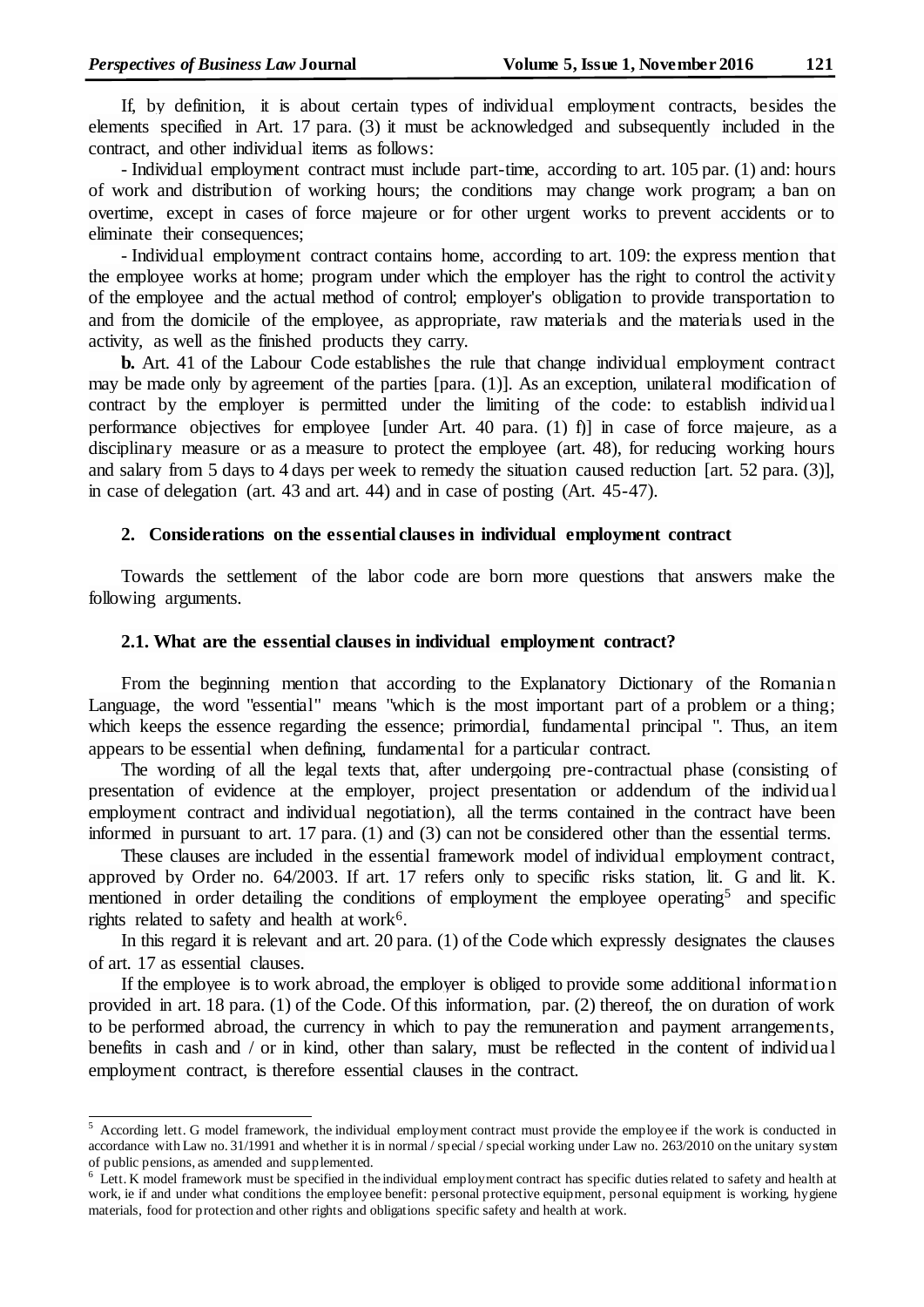The other clauses of the contract are non defining, fundamental conclusion of the individual employment contract are not essential.

# **2.2. What is the ratio of essential items provided for art. 17 para. (3) those listed in art. 41 para. (3) of the Code?**

A comparative analysis of these texts shows that: the reference to working conditions in art. 41 para. (3) d) is present only partly in the letter f) risks on job-art. 17 para. (3) and fully framework model of individual employment contract and probation referred to under n) of art. 17 para. (3) it is not included in the enumeration of art. 41 para. (3).

The reference to working conditions in art. 41 para. (3) it is not completely original, but the scope of these conditions is broader than that referred to in art. 17 para. (3) f) and includes health and safety conditions at work. However, as noted above, the framework model of individual labor contract clause imposes its contents both on working conditions and on the specific rights relating to health and safety related work.

In terms of probation, according to art. 31 para. (1), the legislature established the possibility for individual employment contract parties to insert such a clause. If this clause was inserted in the contract negotiated and - having established duration of art. 31 para. (1) - she uses both Contracting Parties. The probationary period is not usually binding. As an exception, the employment of disabled people, testing the professional skills is made exclusively by way of the probationary period of at least 45 working days<sup>7</sup>.

As it stated in legal doctrine<sup>8</sup>, art. 41 para. (3) is not intended to limit in any way change the terms of which may not be decided unilaterally all the clauses have the force of law to the parties and may be modified, in principle, by their agreement will.

As a rule, generic elements defined in art. 41 para. (3) are found specifically in art. 17 para. (3) of the Code. Suplimetare elements are not subject to individual negotiation, being naturally thus finds himself on probation and that is a possible clause in the contract.

# **2.3. What are the essential terms that may be subject to unilateral changes by the employer and are clauses which may be modified by agreement of the parties?**

Respecting the principle of symmetry conclusion of legal documents, if both parties agree, negotiate the content of the individual employment contract, the Labour Code establishes the rule that the parties, all only by mutual agreement, may modify it according to art. 41 para. (1) of the Labour Code. Thus, modification of the individual employment contract is usually done by agreement and can watch any of the clauses of the contract.

By exception to the rule change individual employment contract by mutual consent, according to par. (2) thereof is possible unilateral amendment of the work place by the employer in circumstances and conditions laid down by the Code. These situations place a unilateral amendment of labor believes that based on general and prior consent given by the employee at the end of individual employment contract which has agreed that, exceptionally, during the execution would occur temporary change situations; These situations are those listed above [pt. I lit. C) b)]<sup>9</sup>.

Art. 41 para. (3) must be interpreted by reference to the preceding paragraphs and the provisions of art. 17 para. (3). As noted, this paragraph expresses in summary form, concentrated all the elements of art. 17 para. (3) and there is a discrepancy between the two provisions. Consequently, all essential

 $\overline{a}$ 

Art. 83 para. (1) d) of Law no. 448/2006 on the protection and promotion of rights of persons with disabilities.

<sup>8</sup> I.T. Ștefănescu, *Tratat teoretic și practic de drept al muncii*, 3rd ed. revised and enlarged, Universul Juridic, Bucharest, 2014, p. 381-382; R. Dimitriu, *Contractul individual de muncă - prezent și perspective*, Lumina Lex, Bucharest, 2005, p. 212-213; Al. Athanasiu, L. Dima, *Dreptul muncii,* All Beck, Bucharest, 2005, p. 80.

The solution allows the Legislature to establish and modify the individual performance of the employee unilaterally by the employer has been criticized in legal doctrine, proposing the law ferenda completion of art. 17 of the Labour Code by adding the objective performance information content requirement, thus being subject to individual negotiation. See Al. Athanasiu, *Codul muncii. Comentariu pe articole. Actualizare la vol. I-II*, C.H. Beck, Bucharest, 2012, p. 34-39.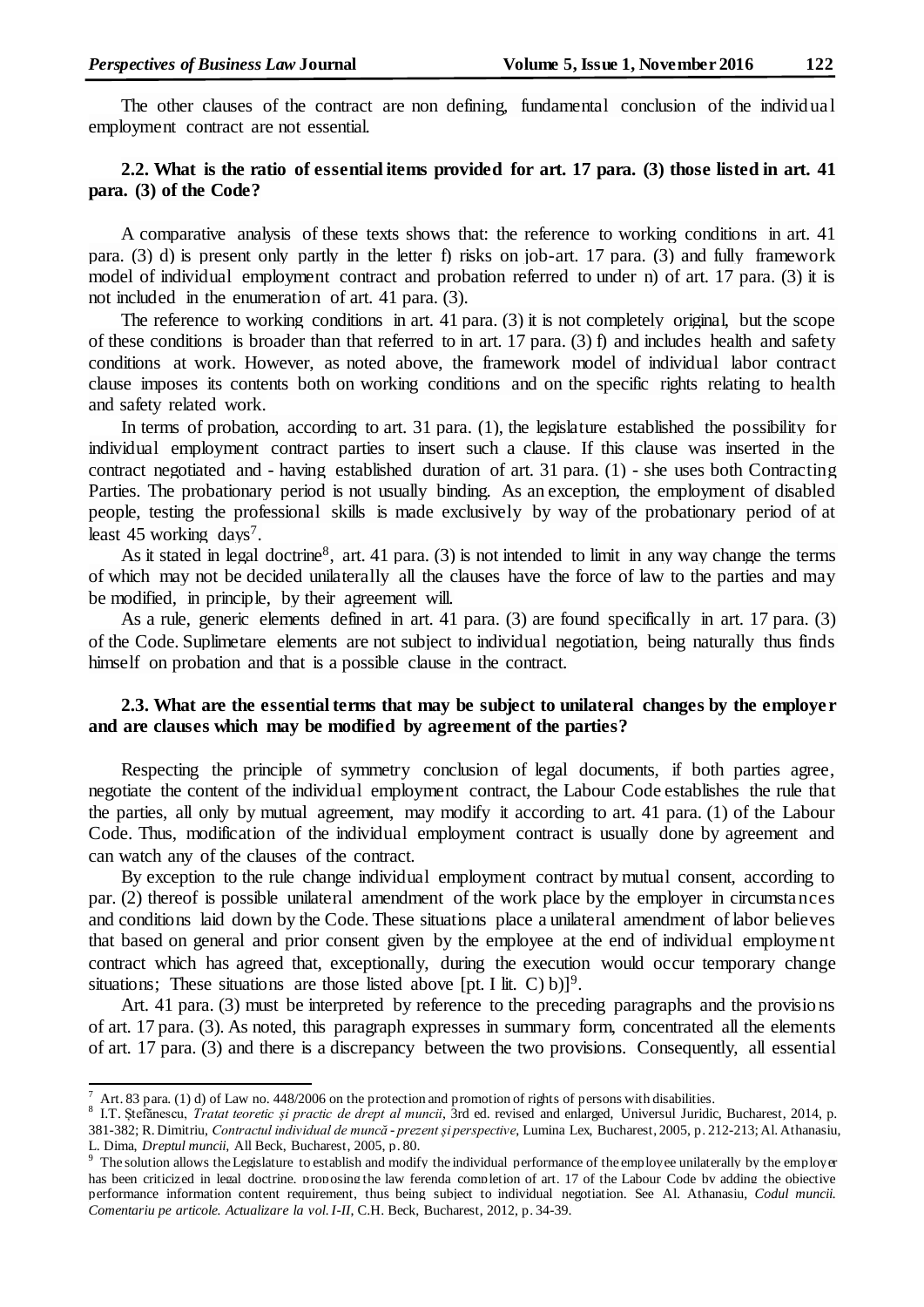terms of art. 17 para. (3) which are consistent with those reproduced in synthesis of art. 41 para. (3) can not be modified except by consent of the parties, pursuant to art. 41 para. (1). Virtually all essential terms listed art. 17 para. (3) can not be altered by unilateral act of the employer, except in cases and under conditions determined by law.

Obviously, those items on which is informing the selected person or, where applicable, the employee and not subject to negotiation individual is inconceivable to be modified by agreement of the parties (identity of the parties seat or, where appropriate domicile employer collective agreement applicable), while one of them - collective labor contract - rational, can not be changed by any unilateral act of the employer.

When modifying the contract by agreement of the parties, employer's obligation to provide information under Art. 17 of the Code, as the employer and employee are in the negotiation phase for the modification<sup>10</sup>. Conversely, if unilateral changes to the individual employment contract, in cases and under conditions established by law (delegation, detachment, crossing temporarily in another work), the employer has the obligation to inform the employee of the terms that will be temporarily changed since in those cases the parties is not taking place individual negotiation.

### **2.4. What are the essential clauses and specific clauses in individual employment contract?**

According to art. 20 para. (1) and (2) of the Code, the parties can be negotiated and included in the individual employment contract and other rights and obligations by considering the specific clauses. Without confining to, they are such clauses: on training, non-compete clause, mobility clause, the confidentiality clause. Called out specific terms, the parties can negotiate, according to their interests and in compliance with art. 38 of the Code, any clauses unnamed<sup>11</sup>.

These specific clauses named or unnamed, are optional, they may or may not be included in the content of the employment contract. They are fairly basic, defining termination of employment. None of the specific clauses can not have an essential character. But once inserted in the contract negotiated and effect as set by law.

# **2.5. Outside essential clauses specified in Art. 17 could be other essential clauses in individual employment contract?**

As mentioned above, labor law there is no concept of essential elements, only the essential clauses and specific clauses in individual employment contract.

In opposition to this view, the Civil Code expressly provides in art. 1185 possibility neîncheierii individual employment contract if one side insists to reach agreement on an item or on some form unless an agreement is reached on them. In such a situation, the contract can not be considered closed, despite the rule laid down in art. 1182 par. (1) and (2) of the Civil Code, only when an agreement is reached on the item in question.

In relation to this option, questioning whether labor legislation there any specific regulation<sup>12</sup> that does not allow application of art. 1185 of the Civil Code? A specific clause in the individual

j

<sup>10</sup> Al. Athanasiu, L. Dima, *Dreptul muncii, cit.supra,* p. 81.

<sup>&</sup>lt;sup>11</sup> Any contractual clauses are those unnamed, unforeseen acts, established under the principle of freedom of will, by agreement of the parties and effect to the extent that they are negotiated with the law. Over time, case law and legal doctrine, recognize a number of clauses unnamed individual contracts of employment, namely the clause on intellectual property rights, the conscience clause, clause object clause performance clause stability clause risk free time restriction clause, clause delegate duties etc. See I.T. Ştefănescu (coordonator), *Dicționar de drept al muncii,* Universul Juridic, Bucharest, 2014; I.T. Ştefănescu, *Tratat teoretic şi practic de drept al muncii, third edition, revised and enlarged, loc.cit.,* 2014, p. 355 et seq.; A. Ţiclea, *Tratat de dreptul muncii. Legislație. Doctrină. jurisprudență, VIII edition, revised and enlarged,* Universul Juridic, Bucharest*,* 2014, p. 396 et seq.; B. Vartolomei, *Dreptul muncii. Curs universitar,* Universul Juridic, Bucharest, 2016*,* p. 103 et seq..; M. Gheorghe, *Dreptul individual al muncii. Curs universitar*, Editura Universul Juridic, Bucharest, 2015, p. 149 et seq.; R. Dimitriu, *Contractul individual de muncă. Prezent şi perspective, loc.cit.,*  p. 175 et seq.; O. Macovei, *Conţinutul contractului individual de muncă*, *loc.cit.,* 2004, p. 297 et seq.; O. Ținca, *Observații referitoare*  la unele clauze specifice din contractul individual de muncă, "Revista română de dreptul muncii" no. 4/2008, p. 17 et seq.

<sup>&</sup>lt;sup>12</sup> Labour Code expressly stipulates in art. 278 par. (1) that its provisions round with civil law, to the extent that they are not incompatible with the specific employment relationship. See I.T. Ștefănescu, Ș. Beligrădeanu, *Privire analitică asupra corelației dintre noul Cod civil și Codul muncii*, "Dreptul" no. 12/2009, p. 11-45.